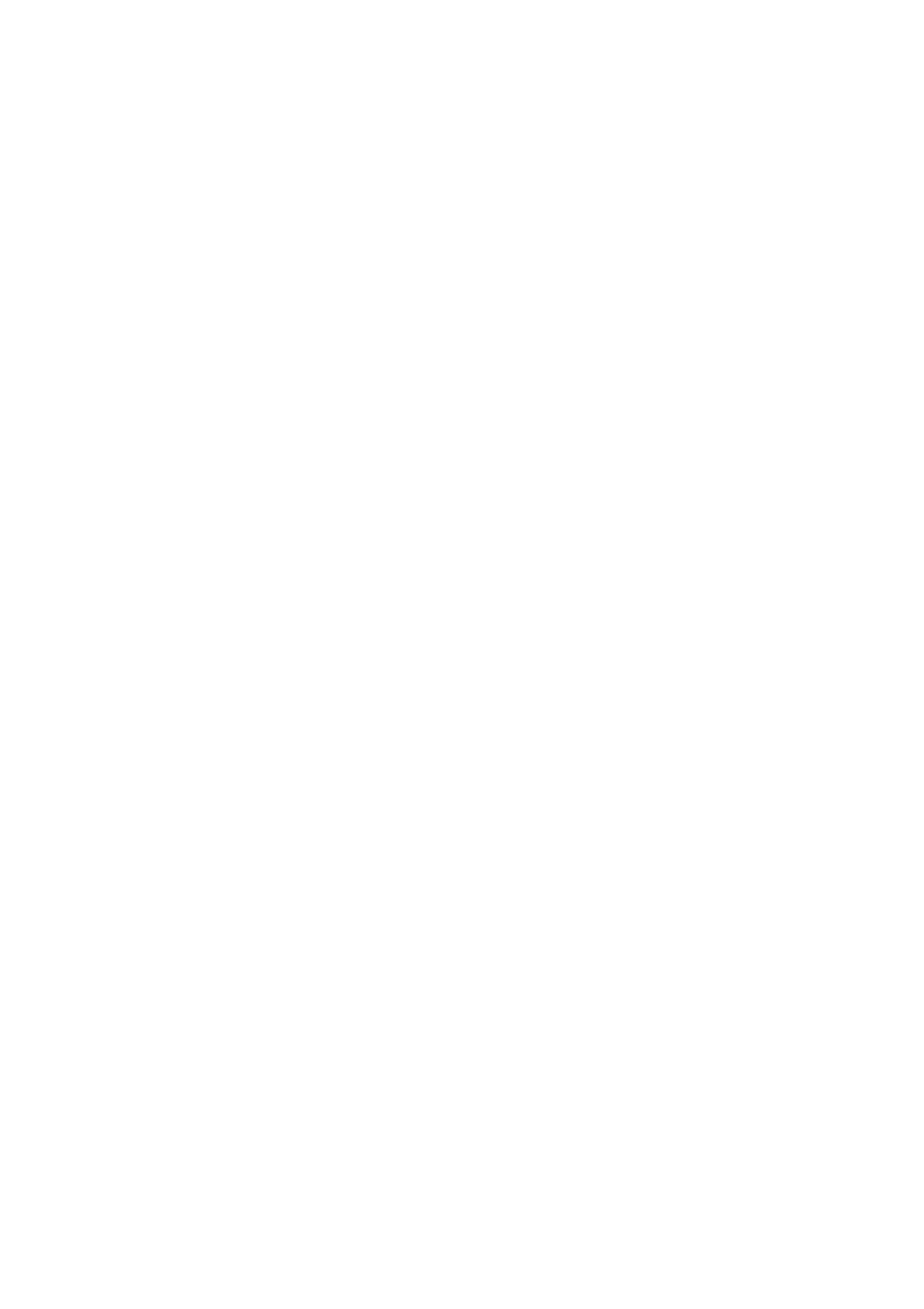ル・ランキングは、日本の大学にと ってどれほどの意味があるのだろう か。日本の大学が直面している課題 は多いが、中でも少子化問題は今後 の日本の高等教育の在り方に大きな 影響を与えると考えられる。現時点 でも日本の私立大学の半分近くが定 員割れの状態で、これは、大学経営 を圧迫するだけでなく、入試の安易 化から高等学校の教育の質にも大き な影響を与えるだろう。こうした大 学では定員の確保のために留学生を 確保しようとすることは自然の流れ である。他方、上位大学、特に大学 院レベルでは優秀な学生や研究者の 獲得をめぐって大学間の国際的な競 争が一層、激しさを増している。

その一方で、日本を取り巻く高等 教育の国際環境はここ 10 年ほどで 大きく変化している。現在、日本で 学ぶ留学生の 90%以上はアジアか らだが、日本の大学のブランド力は アジアの中でも相対的に落ちつつあ る。アジアを中心とした新興諸国に おいては、高等教育の育成にも大き な力を注いでおり、実際、後述する ように、多くのアジアの大学が国際 ランキングで日本の大学を凌駕する

ようになってきている。

# 4.世界大学ランキングにおける 日本の地位の急落

表3は、スーパーグローバル大学 創生支援事業に選出された大学の 3 大グローバル・ランキングにおける 順位である。安倍首相は今後 10 年以 内に 10 校の日本の大学を世界ラン キング 100 位以内に入れると表明し ている<sup>2</sup>が、最近の傾向を見る限り、 目標達成はそれほど容易ではない。 また、表 4~7 では、アジアの大学の ランキングとその 2012-2014 年の変 化を国ごとに示してある<sup>3</sup>。

この表を見て気付く第 1 の傾向は、 日本の大学の国内ランキング(多く は偏差値による)と日本の外からの 評価とに大きな隔たりがあるという 点である。表 4 では特に多くの名門 もしくは中堅の日本の私立大学が、 あまり上位に位置していない一方で、 国立大学が比較的上位に位置してい る。こうした評価になる一つの理由 は、グローバル・ランキングに占め る「研究」のウェイトが高いこと、 別の表現をすると、国際的に引用さ

季刊 国際貿易と投資 Autumn 2015/No.101●89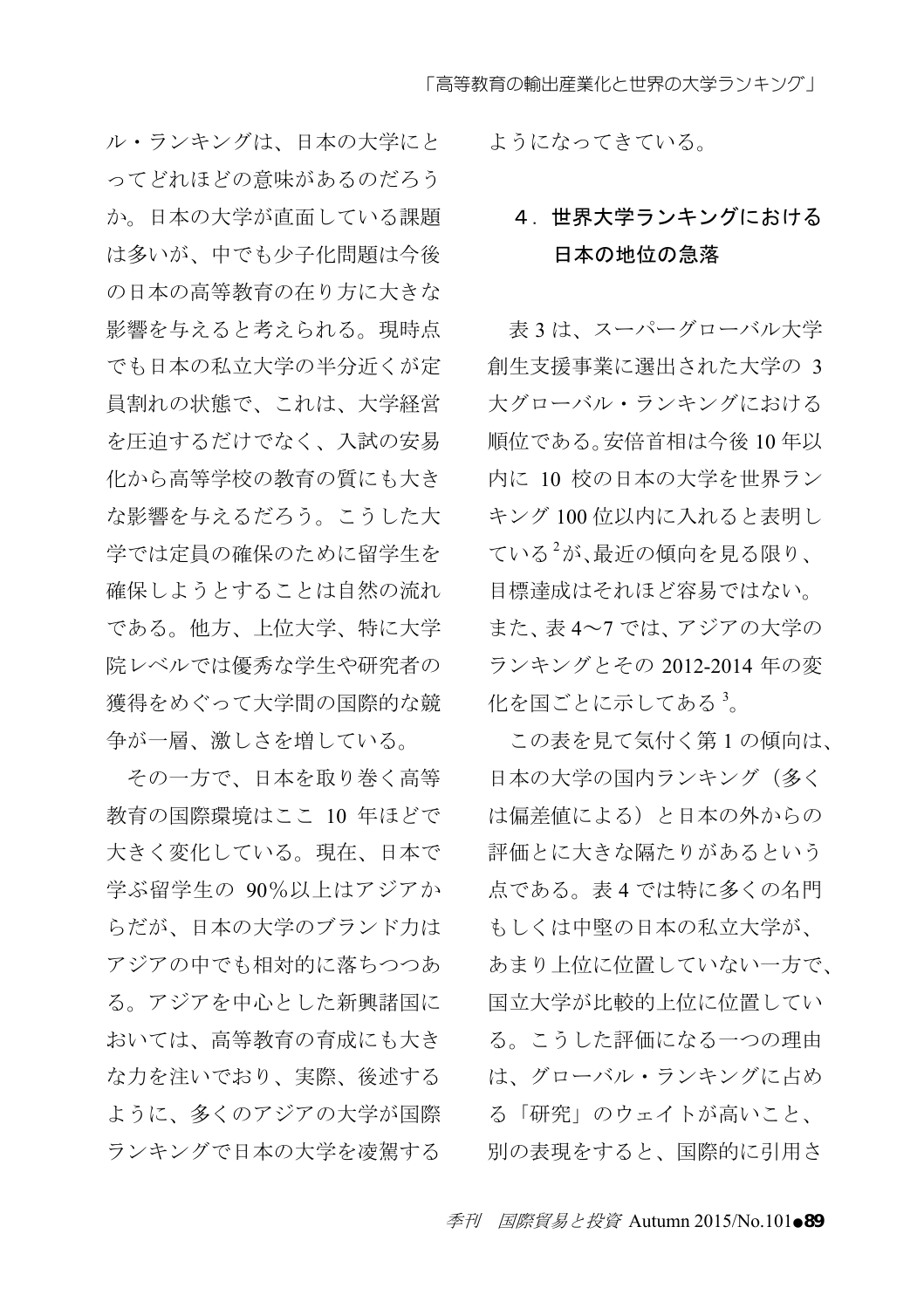れる英語で論文を書いている理工系 他のアジア諸国と比較すると明らか が優位に評価されることがある。第 である。これらの国の大学は、単に 2 の傾向は、ここ数年で日本の大学 のランキングの低下が著しいという――キングの水準自体が日本と同じか、 点である。これは、韓国、中国など これを凌駕している。

順位を上げているだけでなく、ラン

# 表3 世界 3 大ランキングにおけるスーパーグローバル大学 (Type A) の 位置づけ

|               | QS(2014/2015)                                                | Times Higher Education (2014/2015)                             | 上海交通大学<br>(Academic Ranking of World Universities 2014)                          |  |
|---------------|--------------------------------------------------------------|----------------------------------------------------------------|----------------------------------------------------------------------------------|--|
| 100番以内        | 31 東京大学<br>36 京都大学<br>55 大阪大学<br>68 東京工業大学<br>71 東北大学        | 23 東京大学<br>59 京都大学                                             | 21 東京大学<br>26 京都大学<br>78 大阪大学                                                    |  |
| $100 - 199$ 番 | 103 名古屋大学<br>126 九州大学<br>135 北海道大学<br>197 慶應義塾大学<br>198 筑波大学 | 141 東京工業大学<br>157 大阪大学<br>165 東北大学                             | 101-150 北海道大学<br>101-150 名古屋大学<br>101-150 東北大学<br>151-200 九州大学<br>151-200 東京工業大学 |  |
| $200 - 299$ 番 | 220 早稲田大学<br>294 東京医科歯科大学                                    | 226-250 名古屋大学<br>276-300 東京医科歯科大学                              | 201-300 筑波大学                                                                     |  |
| 300~399番      | 314 広島大学                                                     | 301-350 筑波大学<br>351-400 九州大学<br>351-400 北海道大学<br>351-400 早稲田大学 | 301-400 広島大学<br>301-400 慶應義塾大学<br>301-400 東京医科歯科大学                               |  |
| 400番以下        |                                                              | 400+ 慶應義塾大学<br>広島大学                                            | 401-500 早稲田大学                                                                    |  |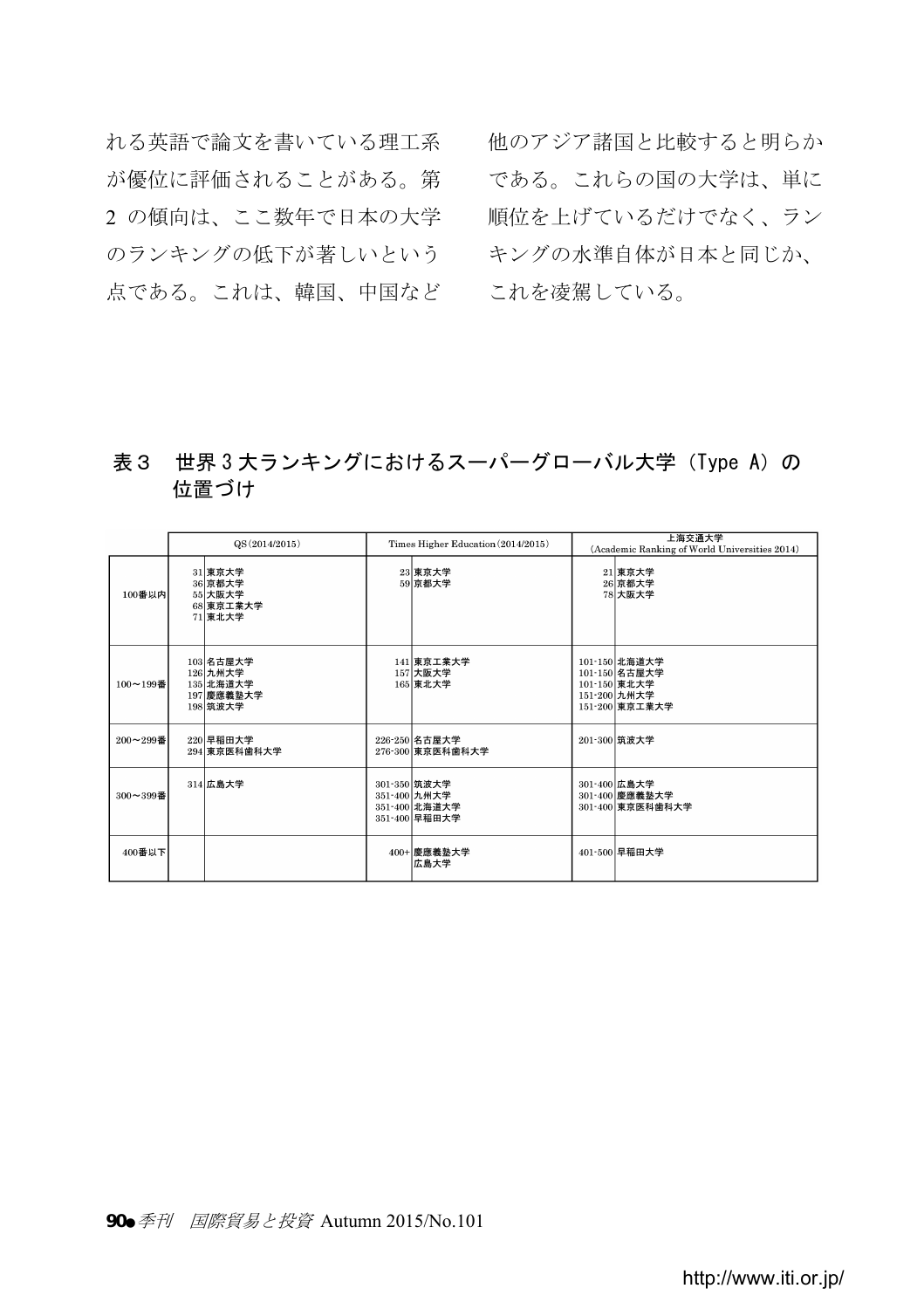|               | Rank 2014                                                                                                                                                                                                                          |                                                                                                                                                                                                                                                                                                                                                                                                                                                                      |                                                                     |                                                                                                                                                                       | Rank 2012                                                                                                                                                                                    |                                                                                                                                                                                                                                                                                                                                                                                                                                                  |
|---------------|------------------------------------------------------------------------------------------------------------------------------------------------------------------------------------------------------------------------------------|----------------------------------------------------------------------------------------------------------------------------------------------------------------------------------------------------------------------------------------------------------------------------------------------------------------------------------------------------------------------------------------------------------------------------------------------------------------------|---------------------------------------------------------------------|-----------------------------------------------------------------------------------------------------------------------------------------------------------------------|----------------------------------------------------------------------------------------------------------------------------------------------------------------------------------------------|--------------------------------------------------------------------------------------------------------------------------------------------------------------------------------------------------------------------------------------------------------------------------------------------------------------------------------------------------------------------------------------------------------------------------------------------------|
| 50番以内         | 13<br>47                                                                                                                                                                                                                           | 10 The University of Tokyo<br>12 Kyoto University<br>Osaka University<br>15 Tokyo Institute of Technology<br>18 Tohoku University<br>20 Nagoya University<br>23 Hokkaido University<br>24 Kyushu University<br>34 University of Tsukuba<br>35 Keio University<br>43 Kobe University<br>44 Waseda University<br>Hiroshima University                                                                                                                                  | ranking<br>変化*<br>------<br>Ŷ.<br>J<br>$\frac{1}{4}$<br>Ŷ.<br>ı     | $^{\circ 2}$<br>$^{\rm -2}$<br>$-2$<br>$\begin{array}{c} 2 \\ 4 \end{array}$<br>$\cdot$ 2<br>$\begin{smallmatrix}2&&&&2\\&0&&5\\&5&&2\\&4&&2\end{smallmatrix}$<br>-31 | 11                                                                                                                                                                                           | 8 The University of Tokyo<br>10 Kyoto University<br>Osaka University<br>13 Tokyo Institute of Technology<br>14 Tohoku University<br>18 Nagoya University<br>22 Kyushu University<br>23 Hokkaido University<br>30 Keio University<br>32 University of Tsukuba<br>39 Kobe University<br>42 Waseda University<br>44 Hiroshima University                                                                                                            |
| $51 - 100$ 番  | 67<br>99                                                                                                                                                                                                                           | 61 Tokyo Medical and Dental University<br>62 Chiba University<br>Kanazawa University<br>88 Okayama University<br>90 Osaka City University<br>94 Tokyo Metropolitan University<br>96 Tokyo University of Agriculture and Technology<br>Kumamoto University                                                                                                                                                                                                            | ↓<br>⇓<br>Ļ<br>↓<br>⇧<br>⇓<br>Į,<br>Î                               | $-10.$<br>$\mathbf{0}$<br>$-28.$<br>$-381$<br>$-30.$<br>$-19.$<br>10<br>$-16$<br>$-36$<br>$-111$<br>$^{2}$<br>$-29.$                                                  | 77                                                                                                                                                                                           | 52 Chiba University<br>61 Tokyo Medical and Dental University<br>62 Osaka City University<br>72 Nagasaki University<br>73 Tokyo University of Science<br>75 Tokyo Metropolitan University<br>Kanazawa University<br>80 Tokyo University of Agriculture and Technology<br>81 Yokohama City University<br>88 Kumamoto University<br>90 Okayama University<br>93 Niigata University                                                                 |
| 101~150番      |                                                                                                                                                                                                                                    | 103 Tokyo University of Science<br>110 Nagasaki University<br>117 Yokohama City University<br>119 Saitama University<br>122 Niigata University<br>130 Gunma University<br>137 Osaka Prefecture University<br>138 Shinshu University<br>140 Gifu University<br>148 Yokohama National University<br>149 Tokai University                                                                                                                                               | л<br>ı<br>↓<br>₽<br>J<br>л<br>⇧<br>⇓<br>Į.<br>ı<br>↓<br>ı<br>ı<br>ı | $-34.$<br>$-301$<br>$-29.$<br>$-19$<br>$-33.$<br>$-58.$<br>$-30.$<br>11 <sup>1</sup><br>$-24.$<br>$-93.$<br>$-21.$<br>$-37$<br>$-10$<br>$-19.$<br>$-78$               |                                                                                                                                                                                              | 106 Gifu University<br>107 Osaka Prefecture University<br>109 Shinshu University<br>111 Gunma University<br>115 Yokohama National University<br>117 Toyota Technological Institute<br>125 Yamaguchi University<br>130 Saitama University<br>131 University of Miyazaki<br>132 Nara Women's University<br>134 Kitasato University<br>138 Ochanomizu University<br>139 Tokai University<br>146 Mie University<br>147 Kyoto University of Education |
| $151 - 200$ 番 | 151-160<br>151-160<br>151-160<br>$151 - 160$<br>161-170<br>161-170<br>$161 - 170$<br>$161 - 170$<br>161-170<br>$171 - 180$<br>$171 - 180$<br>$171 - 180$<br>$171 - 180$<br>$181 - 190$<br>181-190<br>181-190<br>191-200<br>191-200 | Kagoshima University<br>Kitasato University<br>University of Miyazaki<br>Yamaguchi University<br>Gakushuin University<br>Mie University<br>Ritsumeikan University<br>Sophia University<br>Yamagata University<br>Kyoto Institute of Technology<br>Ochanomizu University<br>Shizuoka University<br>Toyota Technological Institute<br>International Christian University<br>Kochi University<br>Rikkyo University<br>Kyushu Institute of Technology<br>Saga University |                                                                     |                                                                                                                                                                       | $151 - 160$<br>151-160<br>$151 - 160$<br>161-170<br>161-170<br>$161 - 170$<br>161-170<br>161-170<br>171-180<br>171-180<br>171-180<br>181-190<br>$181 - 190$<br>191-200<br>191-200<br>191-200 | Kagoshima University<br>Kyoto Institute of Technology<br>Shizuoka University<br>Kinki University (Kindai University)<br>Kochi University<br>Ritsumeikan University<br>Saga University<br>Sophia University<br>Gakushuin University<br>Hirosaki University<br>Yamagata University<br>Akita Prefectural University<br><b>Iwate University</b><br>International Christian University<br>Kyushu Institute of Technology<br>Nihon University          |
| $201 - 250$ 番 | 201-250<br>201-250<br>201-250<br>$201 - 250$<br>201-250<br>201-250<br>201-250<br>201-250<br>201-250<br>201-250<br>201-250<br>201-250                                                                                               | Akita International University<br>Akita Prefectural University<br>Aoyama Gakuin University<br>Hirosaki University<br><b>Iwate University</b><br>Japan Women's University<br>Kinki University (Kindai University)<br>Kyoto University of Education<br>Meiji University<br>Nara Women's University<br>Nihon University<br>The University of Shimane                                                                                                                    |                                                                     |                                                                                                                                                                       | 201-250<br>201-250<br>201-250<br>201-250<br>201-250<br>201-250<br>$201 - 250$                                                                                                                | Aoyama Gakuin University<br>Doshisha University<br>Future University Hakodate<br>Japan Women's University<br>Kyoto Women's University<br>Rikkyo University<br>Yamaguchi Prefectural University                                                                                                                                                                                                                                                   |

### 表 4 QS Asia Ranking (日本)

\*)ランキングが「○○~○○番」のように範囲で示してあるものは、ランキング 変化は中位数の差で示してある。

季刊 国際貿易と投資 Autumn 2015/No.101●91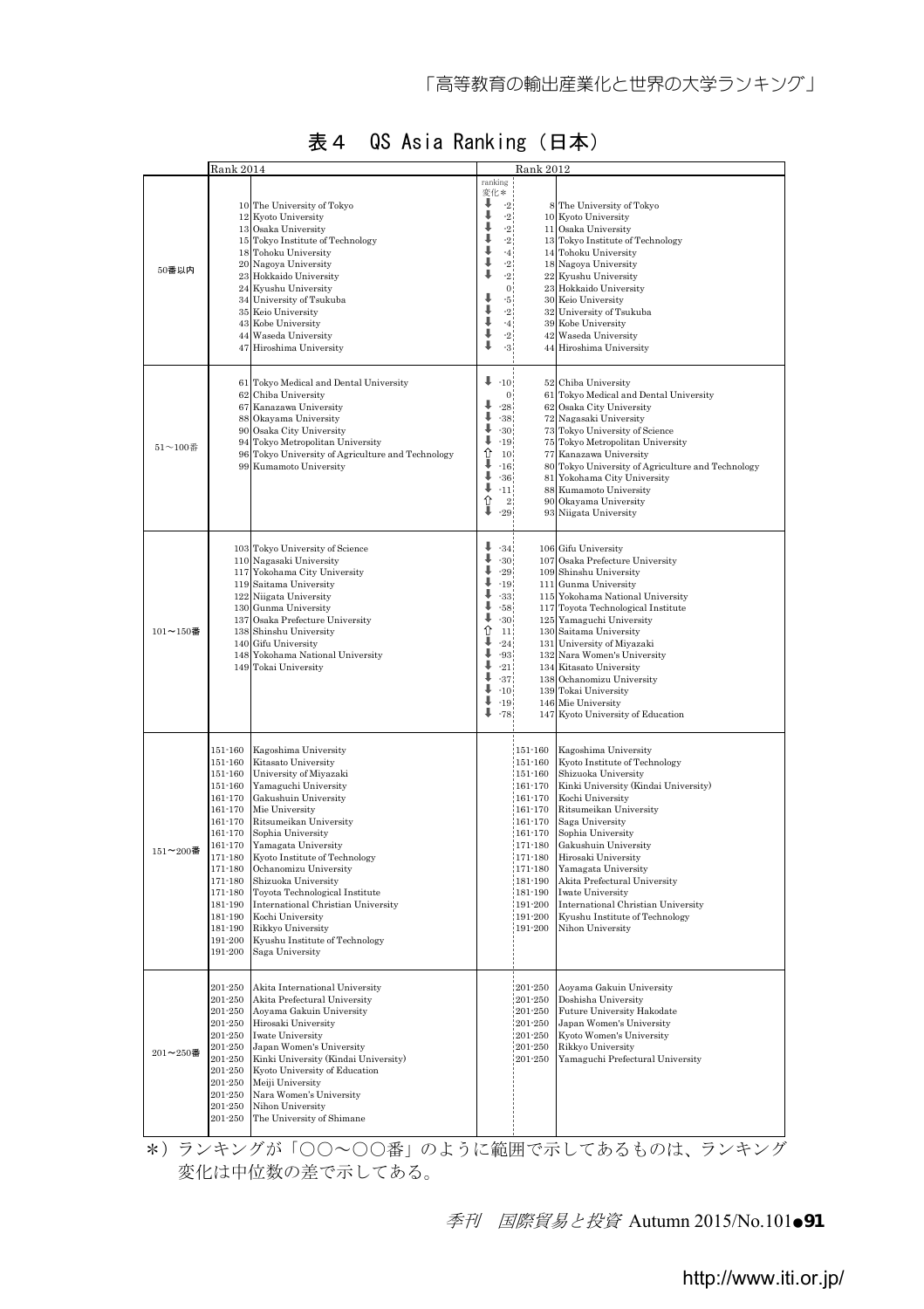|               | 11010 BULLATION<br><b>Rank 2014</b>                                                                                                                                                                                                                                                                                            | \ T++ 1=1 /<br>Rank 2012                                                                                                                                                                                                                                                                                                                                                                                                                                                                      |
|---------------|--------------------------------------------------------------------------------------------------------------------------------------------------------------------------------------------------------------------------------------------------------------------------------------------------------------------------------|-----------------------------------------------------------------------------------------------------------------------------------------------------------------------------------------------------------------------------------------------------------------------------------------------------------------------------------------------------------------------------------------------------------------------------------------------------------------------------------------------|
| 50番以内         | KAIST - Korea Advanced Institute of<br>Science and Technology<br>Seoul National University (SNU)<br>Pohang University of Science and<br>Technology (POSTECH)<br>16 Yonsei University<br>17 Sungkyunkwan University<br>18 Korea University<br>29 Hanyang University<br>37 Kyung Hee University<br>39 Ewha Womans University     | ranking<br>変化 *<br>$\mathbf{0}$<br>Seoul National University (SNU)<br>KAIST - Korea Advanced Institute of<br>介<br>5<br>Science and Technology<br>Pohang University of Science and<br>$\overline{9}$<br>$\mathbf{0}$<br>Technology (POSTECH)<br>16 Yonsei University<br>$\boldsymbol{0}$<br><b>介介介介</b><br>3<br>21 Korea University<br>7<br>24 Sungkyunkwan University<br>33 Hanyang University<br>$\overline{4}$<br>40 Ewha Womans University<br>$\mathbf{1}$<br>介<br>41 Kyung Hee University |
| $51 - 100$ 番  | 54 Sogang University<br>68 Chung-Ang University<br>68 Pusan National University<br>Hankuk (Korea) University of Foreign<br>73<br>Studies<br>81 University of Seoul<br>85 Kyungpook National University<br>87 Chonbuk National University<br>91 The Catholic University of Korea<br>96 Dongguk University<br>96 Inha University | $-3$<br>51 Sogang University<br>$-5$<br>63 Pusan National University<br>$-28$<br>68 Inha University<br>Hankuk (Korea) University of Foreign<br>69<br>$-4$<br>Studies<br>J<br>$-15$<br>70 Kyungpook National University<br>⇧<br>82 Chung-Ang University<br>14<br>⇧<br>$\,2\,$<br>83 University of Seoul<br>⇧<br>$\overline{3}$<br>94 The Catholic University of Korea<br>J<br>$-20$<br>99 University of Ulsan                                                                                  |
| $101 - 150$ 番 | 101 Chonnam National University<br>113 Chungnam National University<br>114 Ajou University<br>119 University of Ulsan<br>134 Hallym University<br>142 Konkuk University<br>147 Yeungnam University                                                                                                                             | $\downarrow$ -34<br>100 Hallym University<br>$-12$<br>102 Ajou University<br>⇧<br>103 Chonbuk National University<br>16<br>$-26$<br>116 Konkuk University<br>⇧<br>19<br>120 Chonnam National University<br>⇧<br>13<br>126 Chungnam National University<br>$-38$<br>127 Gyeongsang National University<br>⇧<br>32<br>128 Dongguk University<br>$-35$<br>140 Inje University<br>⇑<br>3<br>150 Yeungnam University                                                                               |

# 表5 QS Asia Ranking(韓国)

\*)ランキングが「○○~○○番」のように範囲で示してあるものは、ランキング変化は 中位数の差で示してある。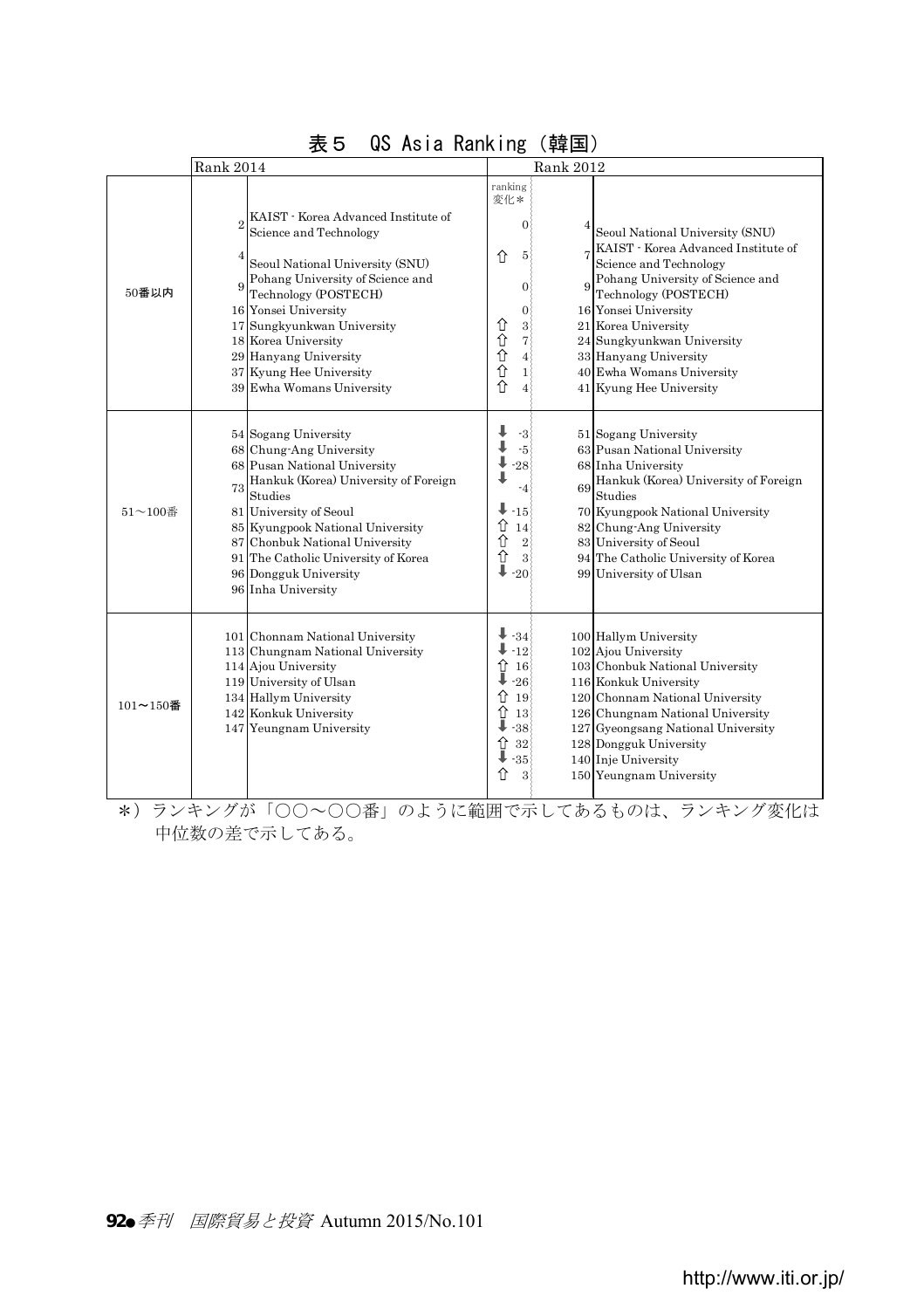|               | <b>Rank 2014</b>                                                                                                                                                                                                                                                                                                                                                                                                                                                                  |                                                          | <b>Rank 2012</b>                                                                                                         |  |                                                                                                                                                                                                                                                                                                                                                                                                                                                                                            |  |
|---------------|-----------------------------------------------------------------------------------------------------------------------------------------------------------------------------------------------------------------------------------------------------------------------------------------------------------------------------------------------------------------------------------------------------------------------------------------------------------------------------------|----------------------------------------------------------|--------------------------------------------------------------------------------------------------------------------------|--|--------------------------------------------------------------------------------------------------------------------------------------------------------------------------------------------------------------------------------------------------------------------------------------------------------------------------------------------------------------------------------------------------------------------------------------------------------------------------------------------|--|
| 50番以内         | 8 Peking University<br>14 Tsinghua University<br>22 Fudan University<br>25 University of Science and Technology of China<br>26 Nanjing University<br>28 Shanghai Jiao Tong University<br>31 Zhejiang University<br>42 Beijing Normal University<br>50 Nankai University                                                                                                                                                                                                           | ranking<br>変化*<br>ı<br>Î<br>↓<br>⇧<br>⇧<br>⇧<br>介        | $\cdot 2$<br>$\mathbf{1}$<br>$-3$<br>$-6$<br>$2\sqrt{ }$<br>$\overline{2}$<br>$\mathbf{1}$<br>3                          |  | 6 Peking University<br>15 Tsinghua University<br>19 Fudan University<br>25 Zhejiang University<br>27 University of Science and Technology of China<br>28 Nanjing University<br>29 Shanghai Jiao Tong University<br>45 Beijing Normal University                                                                                                                                                                                                                                            |  |
| $51 - 100$ 番  | 54 Sun Yat-sen University<br>57 Xi'an Jiaotong University<br>63 Wuhan University<br>65 Tongji University<br>72 Shanghai University<br>77 Harbin Institute of Technology<br>78 Renmin (People's) University of China<br>79 Beihang University (former BAUU)<br>79 Beijing Institute of Technology<br>84 Southeast University<br>85 Xiamen University<br>93 Tianjin University<br>99 East China University of Science and Technology                                                | ¥<br>⇧<br>⇧<br>⇧<br>ı<br>⇧<br>⇧<br>⇧<br>⇑<br>⇑<br>⇧<br>ı | $\cdot 2$<br>$\overline{\mathbf{3}}$<br>$\mathbf{1}$<br>17<br>$-22$<br>16<br>7<br>$\mathbf{1}$<br>23<br>17<br>19<br>$-4$ |  | 55 Xi'an Jiaotong University<br>57 Sun Yat-sen University<br>66 Tongji University<br>67 Nankai University<br>71 Tianjin University<br>79 Wuhan University<br>84 Harbin Institute of Technology<br>85 Southeast University<br>95 Shanghai University<br>96 Beijing Institute of Technology<br>97 Renmin (People's) University of China<br>98 Huazhong University of Science and Technology                                                                                                  |  |
| $101 - 150$ 番 | 102 Huazhong University of Science and Technology<br>103 China Agricultural University<br>105 Jilin University<br>106 Shandong University<br>108 East China Normal University<br>109 Beijing Jiaotong University<br>111 Sichuan University<br>118 Beijing University of Technology<br>125 Dalian University of Technology<br>133 University of Science and Technology Beijing<br>136 Lanzhou University<br>139 Central South University<br>150 Beijing Foreign Studies University | ı<br>⇧<br>⇧<br>⇧<br>⇧<br>⇑<br>⇑<br>⇧<br>⇧<br>⇧<br>↓<br>⇧ | $\hat{u}$ 22<br>$-29$<br>27<br>13<br>23<br>15<br>19<br>20<br>$\lvert 8 \rvert$<br>18<br>34<br>$-9$<br>38                 |  | 101 Beihang University (former BAUU)<br>104 University of Science and Technology Beijing<br>112 Xiamen University<br>119 Shandong University<br>122 East China University of Science and Technology<br>123 East China Normal University<br>124 Jilin University<br>129 Beijing Jiaotong University<br>133 Dalian University of Technology<br>136 Beijing University of Technology<br>137 China Agricultural University<br>141 Beijing Foreign Studies University<br>149 Sichuan University |  |

# 表 6 QS Asia Ranking (中国)

\*)ランキングが「○○~○○番」のように範囲で示してあるものは、ランキング変化 は中位数の差で示してある。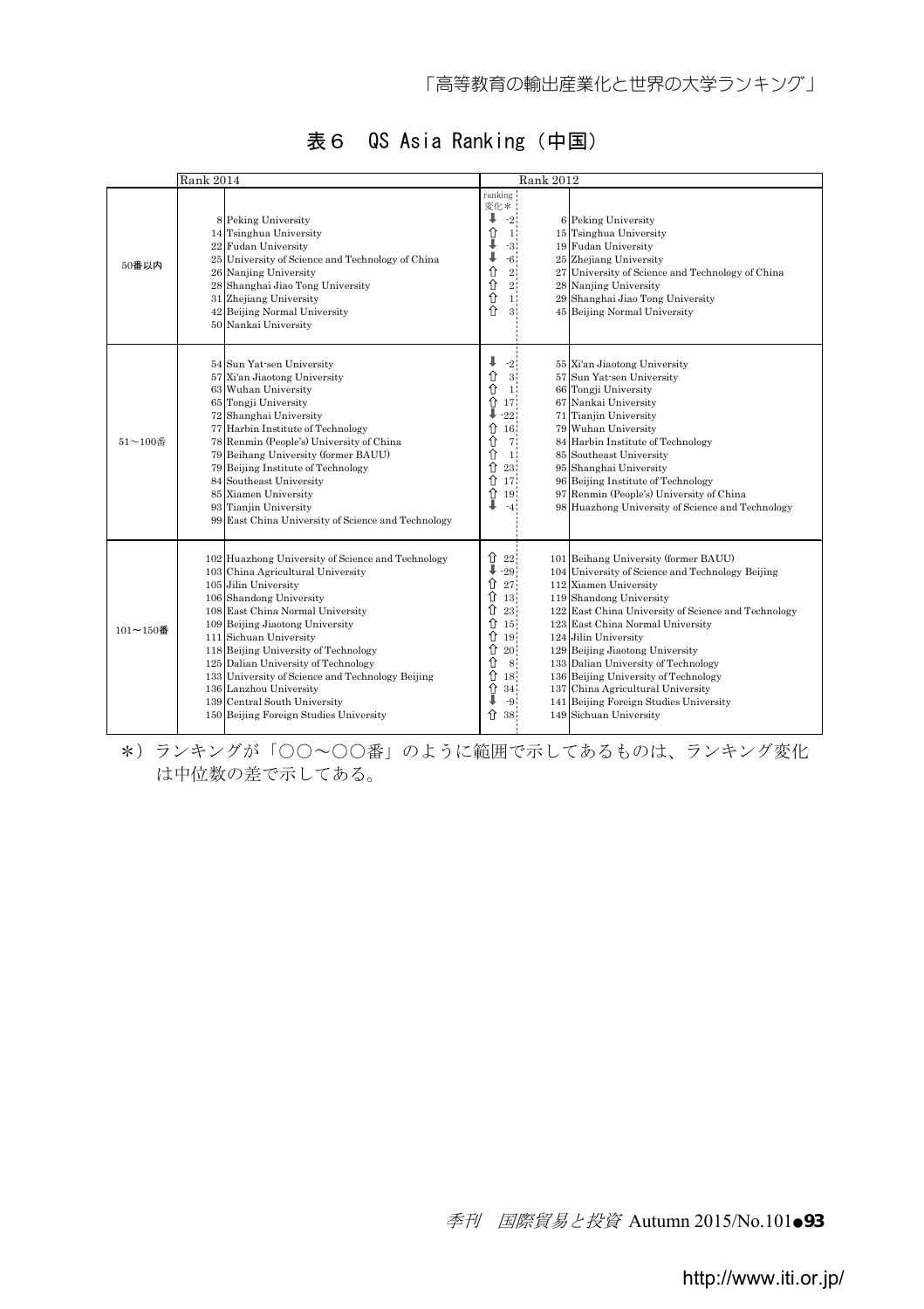|  |  |  | 表7 QS Asia Ranking (その他アジア) |  |
|--|--|--|-----------------------------|--|
|--|--|--|-----------------------------|--|

|              | Rank 2014                                                                                                                                                                                                                                                                                                                                                                                                                                                                                                                                                                                                                                                                                                                                                                                                                    |                                                                                                                              |                                                                                                                                                                                                                                                                   | <b>Rank 2012</b>                                                                                                                                                                                                                                                                                                                                                                                                                                                                                                                                                                                                                                                                                                                                                                                                                                |                                                                                                                                        |  |  |  |
|--------------|------------------------------------------------------------------------------------------------------------------------------------------------------------------------------------------------------------------------------------------------------------------------------------------------------------------------------------------------------------------------------------------------------------------------------------------------------------------------------------------------------------------------------------------------------------------------------------------------------------------------------------------------------------------------------------------------------------------------------------------------------------------------------------------------------------------------------|------------------------------------------------------------------------------------------------------------------------------|-------------------------------------------------------------------------------------------------------------------------------------------------------------------------------------------------------------------------------------------------------------------|-------------------------------------------------------------------------------------------------------------------------------------------------------------------------------------------------------------------------------------------------------------------------------------------------------------------------------------------------------------------------------------------------------------------------------------------------------------------------------------------------------------------------------------------------------------------------------------------------------------------------------------------------------------------------------------------------------------------------------------------------------------------------------------------------------------------------------------------------|----------------------------------------------------------------------------------------------------------------------------------------|--|--|--|
|              |                                                                                                                                                                                                                                                                                                                                                                                                                                                                                                                                                                                                                                                                                                                                                                                                                              |                                                                                                                              | ranking<br>変化*                                                                                                                                                                                                                                                    |                                                                                                                                                                                                                                                                                                                                                                                                                                                                                                                                                                                                                                                                                                                                                                                                                                                 |                                                                                                                                        |  |  |  |
| 50番以内        | 1 National University of Singapore (NUS)<br>3 University of Hong Kong (HKU)<br>The Hong Kong University of Science and Technology<br>5<br>(HKUST)<br>The Chinese University of Hong Kong (CUHK)<br>6<br>7<br>Nanyang Technological University (NTU)<br>11 City University of Hong Kong<br>21 National Taiwan University (NTU)<br>$\bf 27$<br>The Hong Kong Polytechnic University<br>29<br>National Chiao Tung University<br>32<br>Universiti Malaya (UM)<br>33<br>National Tsing Hua University<br>36<br>National Cheng Kung University<br>38 Indian Institute of Technology Delhi (IITD)<br>40<br>Mahidol University<br>Indian Institute of Technology Bombay (IITB)<br>41<br>45 Hong Kong Baptist University (HKBU)<br>46<br>Taipei Medical University<br>48 Chulalongkorn University<br>49 National Yang Ming University | SG<br>HК<br>HK<br><b>HK</b><br>SG<br>HK<br>TW<br><b>HK</b><br>TW<br>MY<br>TW<br>TW<br>IN<br>TH<br>IN<br>HK<br>TW<br>TH<br>TW | ı<br>$-4$<br>(HKUST)<br>⇧<br>1<br>$\overline{0}$<br>-1:<br>û<br>Û<br>1:<br>10.<br>J<br>-1:<br>ı<br>-1)<br>л<br>$-2$<br>л<br>-7¦<br>⇧<br>3i<br>J<br>$-2$<br>⇧<br>1.<br>J<br>$-2$<br>J.<br>-51<br>ı<br>-8,<br>ı<br>-51<br>⇧<br>3 <sup>1</sup><br>⇧<br>20<br>⇧<br>1İ | The Hong Kong University of Science and Technology<br>2 National University of Singapore (NUS)<br>3 University of Hong Kong (HKU)<br>5 The Chinese University of Hong Kong (CUHK)<br>12 City University of Hong Kong<br>17 Nanyang Technological University (NTU)<br>20 National Taiwan University (NTU)<br>26 The Hong Kong Polytechnic University<br>31 National Tsing Hua University<br>34 Indian Institute of Technology Bombay (IITB)<br>35 Universiti Malaya (UM)<br>36 Indian Institute of Technology Delhi (IITD)<br>37 National Cheng Kung University<br>38 Mahidol University<br>43 Chulalongkorn University<br>45 Indian Institute of Technology Madras (IITM)<br>47 Indian Institute of Technology Kanpur (IITK)<br>48 Hong Kong Baptist University (HKBU)<br>49 National Chiao Tung University<br>50 National Yang Ming University | HK<br>$_{\rm SG}$<br>HK<br>HK<br>HK<br>$_{\rm SG}$<br>TW<br>HK<br>TW<br>IN<br>MY<br>IN<br>TW<br>TH<br>TH<br>IN<br>IN<br>HK<br>TW<br>TW |  |  |  |
| $51 - 100$ 番 | 51 National Taiwan University of Science and Technology<br>52 Indian Institute of Technology Kanpur (IITK)<br>53 Indian Institute of Technology Madras (IITM)<br>56<br>Universiti Kebangsaan Malaysia (UKM)<br>59 National Central University<br>60 Indian Institute of Technology Kharagpur (HTKGP)<br>66<br>Universiti Teknologi Malaysia (UTM)<br>Indian Institute of Technology Roorkee (IITR)<br>70<br>71 University of Indonesia<br>73<br>National Sun Yat-sen University<br>75<br>National Taiwan Normal University<br>76 Universiti Putra Malaysia (UPM)<br>81<br><b>Chang Gung University</b><br>81<br>University of Delhi<br>National Chung Hsing University<br>89<br>92 Chiang Mai University<br>95 Indian Institute of Technology Guwahati (IITG)                                                                | TW<br>IN<br>IN<br>MY<br>TW<br>IN<br>MY<br>IN<br>ID<br>TW<br>TW<br>MY<br>TW<br>IN<br>TW<br>TH<br><b>IN</b>                    | J<br>-6!<br>⇧<br>3.<br>ı<br>$-4:$<br>Î<br>$_{2}$<br>$-12.$<br>J<br>$-13$<br>⇧<br>18<br>ı<br>$-5.$<br>⇧<br>$s_i$<br>o;<br>ı<br>$-3.$<br>υ<br>$-29.$<br>Î<br>12.<br>$-6$<br>ı<br>-1;<br>⇧<br>-11)                                                                   | 53 National Central University<br>54 National Taiwan University of Science and Technology<br>56 Indian Institute of Technology Kharagpur (IITKGP)<br>58 Universiti Kebangsaan Malaysia (UKM)<br>59 University of Indonesia<br>60 National Sun Yat-sen University<br>64 Taipei Medical University<br>65 Indian Institute of Technology Roorkee (IITR)<br>74 Universiti Teknologi Malaysia (UTM)<br>76 Universiti Putra Malaysia (UPM)<br>78 University of Delhi<br>86 Ateneo de Manila University<br>87 National Taiwan Normal University<br>89 Indian Institute of Technology Guwahati (IITG)<br>91 Chiang Mai University<br>92 Chang Gung University                                                                                                                                                                                           | TW<br>TW<br>IN<br>MY<br>ID<br>TW<br>TW<br>IN<br>MY<br>MY<br>IN<br>PH<br>TW<br>IN<br>TH<br>TW                                           |  |  |  |
| 101~150番     | 115 Ateneo de Manila University<br>116 Aga Khan University<br>119 National Chengchi University<br>123 National Taipei University of Technology<br>Bandung Institute of Technology (ITB)<br>125<br>Airlangga University<br>127<br>128 Lingnan University (Hong Kong)<br>National University of Sciences and Technology (NUST)<br>129<br>Islamabad<br>131 University of Mumbai<br>131 University of Calcutta<br>Thammasat University<br>134<br>University of Santo Tomas<br>141<br>142 Prince of Songkla University<br>International Islamic University Malaysia (IIUM)<br>145<br>145 Universitas Gadjah Mada                                                                                                                                                                                                                  | PH<br>PK<br>TW<br>TW<br>ID<br>ID<br>HK<br>PK<br>IN<br>IN<br>TH<br>PH<br>TH<br>MY<br>ID                                       | 16<br>$-21$<br>108<br>Islamabad<br>ı<br>$-24$<br>ı<br>$-6$<br>ı<br>$-12$<br>ı<br>$-27$<br>ı<br>$-7.$<br>$\mathbf{s}$<br>⇧<br>ı<br>$-13.$<br>⇧<br>12.<br>Ψ<br>$-31.$<br>⇧<br>3.<br>⇑<br>7İ                                                                         | 105 National Chung Hsing University<br>National University of Sciences and Technology (NUST)<br>110 Thammasat University<br>113 National Chengchi University<br>113 Bandung Institute of Technology (ITB)<br>118 Universitas Gadjah Mada<br>121 Lingnan University (Hong Kong)<br>135 Airlangga University<br>142 De La Salle University<br>143 University of Calcutta<br>144 National Chung Cheng University<br>145 Prince of Songkla University<br>148 University of Santo Tomas                                                                                                                                                                                                                                                                                                                                                              | TW<br>PK<br>TH<br>TW<br>ID<br>ID<br>HK<br>ID<br>PH<br>IN<br>TW<br>TH<br>PH                                                             |  |  |  |

\*)ランキングが「○○~○○番」のように範囲で示してあるものは、ランキング変化は中 位数の差で示してある。

HK:香港、ID:インドネシア、IN:インド、MY:マレーシア、PH:フィリピン、PK:パキス タン、SG:シンガポール、TH:タイ、TW:台湾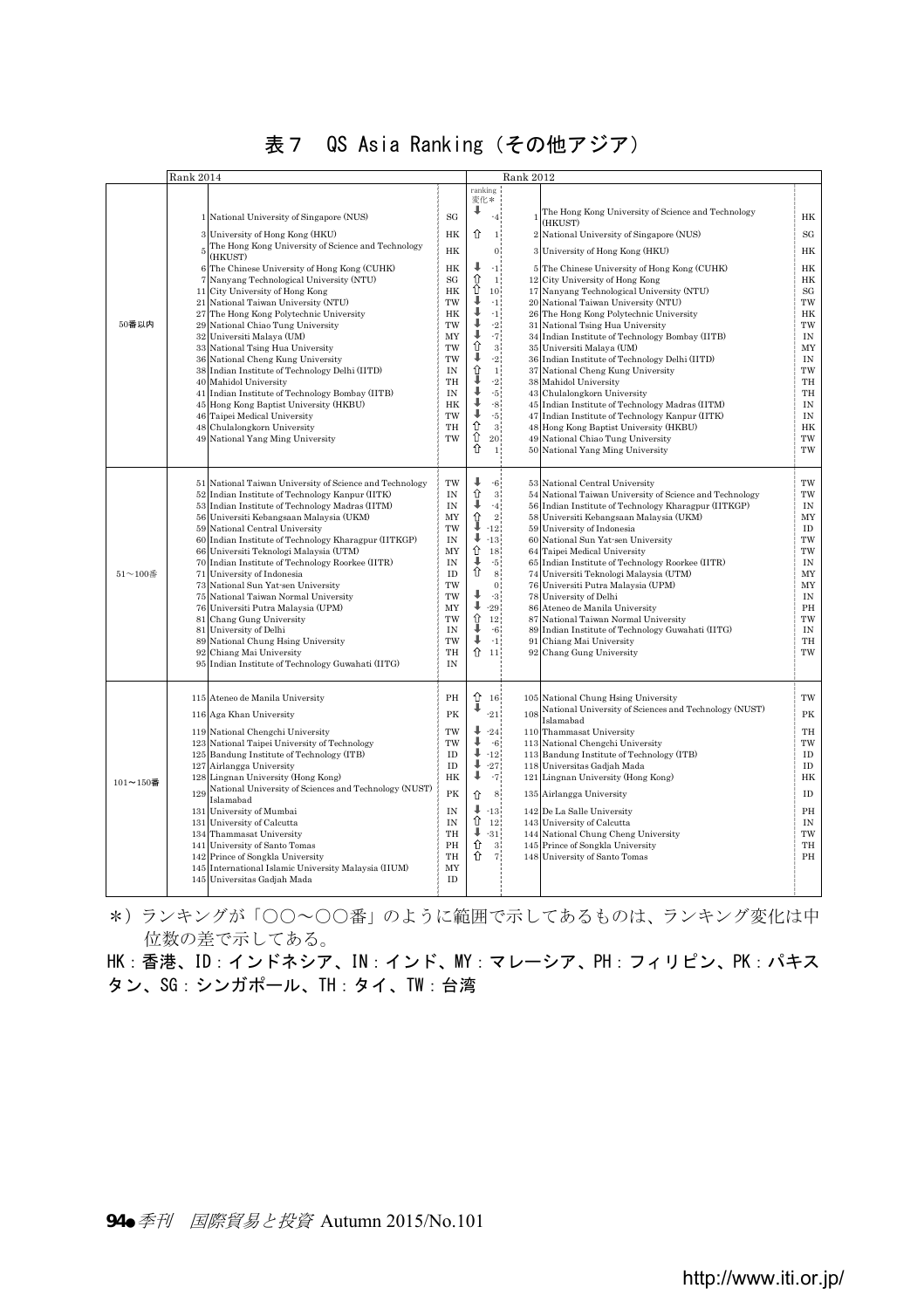### 5. 高等教育と日本の将来

筆者が、こうした問題に関して、 ランキング・システムの関係者や OECD の教育局の関係者にヒアリン グを行った際に異口同音に言われた のは、上記のような近年のダイナミ ックな環境変化に日本は十分に対応 できず、取り残されているのではな いか、という点であった。例えば韓 国などは国内労働市場も小さいため、 高等教育の面でも世界で生き抜くた めの方策を必死に探っているように 見える。しかし、日本は経済でも人 口でも一定の規模が確保されている ため、これまでは外の世界の変化を それほど気にしなくても、日本の中 で完結できていたのかもしれない。 しかし、今後は若年人口の減少も加 わり、何もしなければ長期的な低落 は免れないだろう。

債権の格付けと同様で、格付けが 妥当かどうかの議論はあっても格付 けがなくなることはない。それは、 投資家が格付けを必要としているか らである。同様のことは大学とグロ ーバル・ランキングの関係でも言え る。ランキングが大学評価指標とし て妥当かどうかの議論はあっても、 ランキング情報を必要としている学 生や企業の採用担当者のような市場 がある限り、ランキングの必要性は 今後もますます高まっていくだろう。 その結果、ランキング事業は一つの ビジネス・モデルとして今後も拡大 していくだろう<sup>4</sup>。

グローバル・ランキングの重要性 が増すにつれ、それは高等教育機関 や高等教育行政にも大きな影響を与 えるようになってきている。すでに 日本でもスーパーグローバル大学創 生支援事業 (タイプ A) などで、資 金配分の評価項目ないしは目標にグ ローバル・ランキングが使われるよ うになってきている。韓国の大学の 一部には先進的な試みとして、イン センティブ・システムを導入し、研 究者自身の給与を研究業績(例えば、 国際ジャーナルに掲載すると高いポ イントが加算されるなど)に連動さ せ、学部ごとの予算配分にも学部全 体のパフォーマンスを反映させる、 あるいは英語で授業を行うと給与に 加算されるなどの制度を導入してい るところがある。ここでは論文数が 増え、グローバル・ランキングも順

季刊 国際貿易と投資 Autumn 2015/No.101●95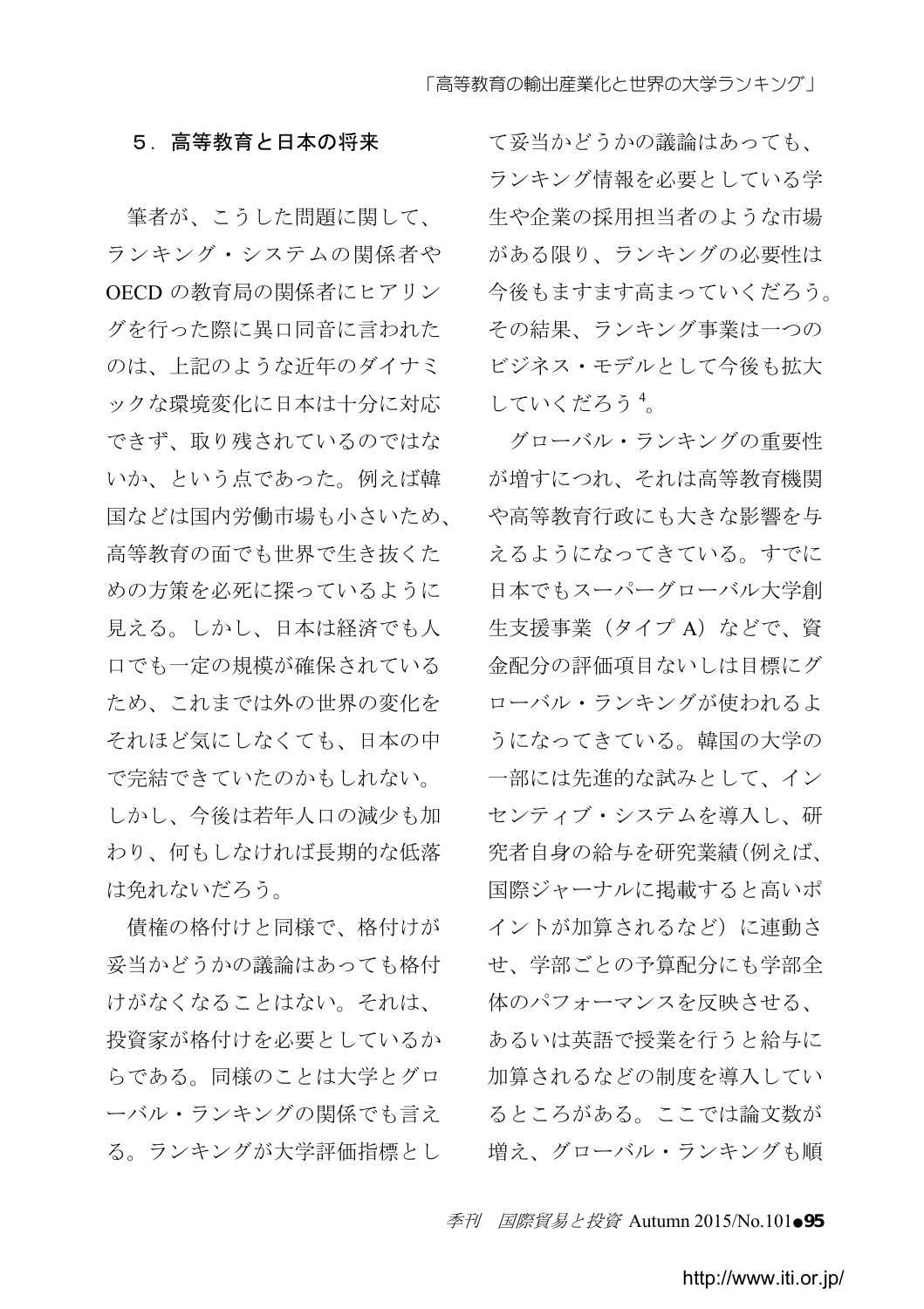位を大きく上げた。こうした試みを 日本で行おうとすれば、大きな反発 を生むだろうし、場合によっては、 大学の教育研究のあり方を歪める可 能性もある。しかし、その一方で、 やり方の妥当性はともかく、優秀な 学生や研究者を集めることで教育研 究能力を上げ、ランキングも上げる ことに成功すれば、それによってさ らに有力な大学との協定締結や優秀 な学生・研究者が集まるという好循 環に入るかもしれない。

日本はこれまで奨学金を提供して でも留学生を日本に呼び込むことが、 長期的な日本の国益に結びつくとい う姿勢だった。しかし、巨大な財政 赤字のもとで奨学金に頼った受け入 れ留学生の拡大には限界がある。サ ービス貿易として高等教育の輸出が 増えること、すなわち授業料を負担 して日本に留学してくる学生が増え ることになれば、それは日本の教育 の質保証の顕れであり、研究水準が 国際競争力を保っていることの証で もあり、教育行政上も望ましい現象 のはずである。しかし、良い研究を 行い、良い教育を実践していれば、 自動的にグローバル・ランキングが

高まるものでもないこともこれまで の経験から明らかである。21 世紀に 入って世界が知識集約的な産業社会 に移行する中で、グローバル・ラン キングの動向は、高等教育機関に留 まらず、日本全体の競争力を左右し うる重要な課題である。

### 【参考文献】

- 佐々波楊子、浦田秀次郎(1990)『サービス 貿易 理論・現状・課題』東洋経済新報 社
- Hazelkorn, E( 2015 ) , *Rankings and the Reshaping of Higher Education: The Battle for World-Class Excellence, 2nd edition,*  Palgrave Macmillan
- Hénard, F, Diamond, L, and Roseveare, D (2012)*Approaches to Internationalization and Their Implications for Strategic Management and Institutional Practice,*  **OECD**
- Maringe, F and Gibbs, P(2009)*Marketing Higher Education -Theory and Practice,*  Open University Press

### 注

1 アメリカの国際収支統計のサービス貿 易のうち、Travel の中の Education related

96●季刊 国際貿易と投資 Autumn 2015/No.101